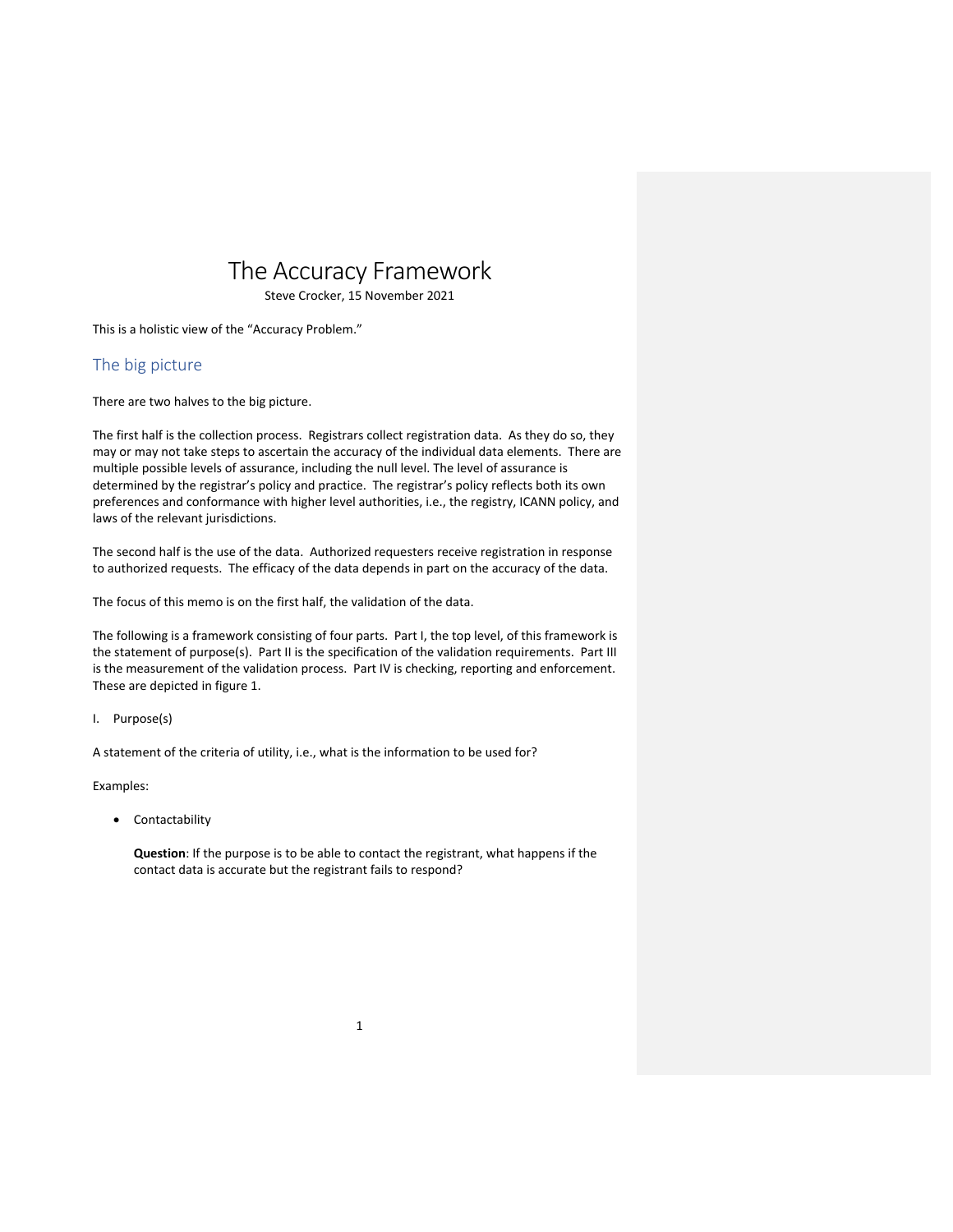## The Validation Framework



*Figure 1: The Validation Framework*

- Evidence of contactability suitable for demonstrating that an effort has been made. Useful in transferring risk. "Judge, we notified the registrant the domain name is being used to infringe on our copyrighted material."
- Other use cases?
- II. Requirements

Specification of the data to be collected and what level of validation is applied to each data element.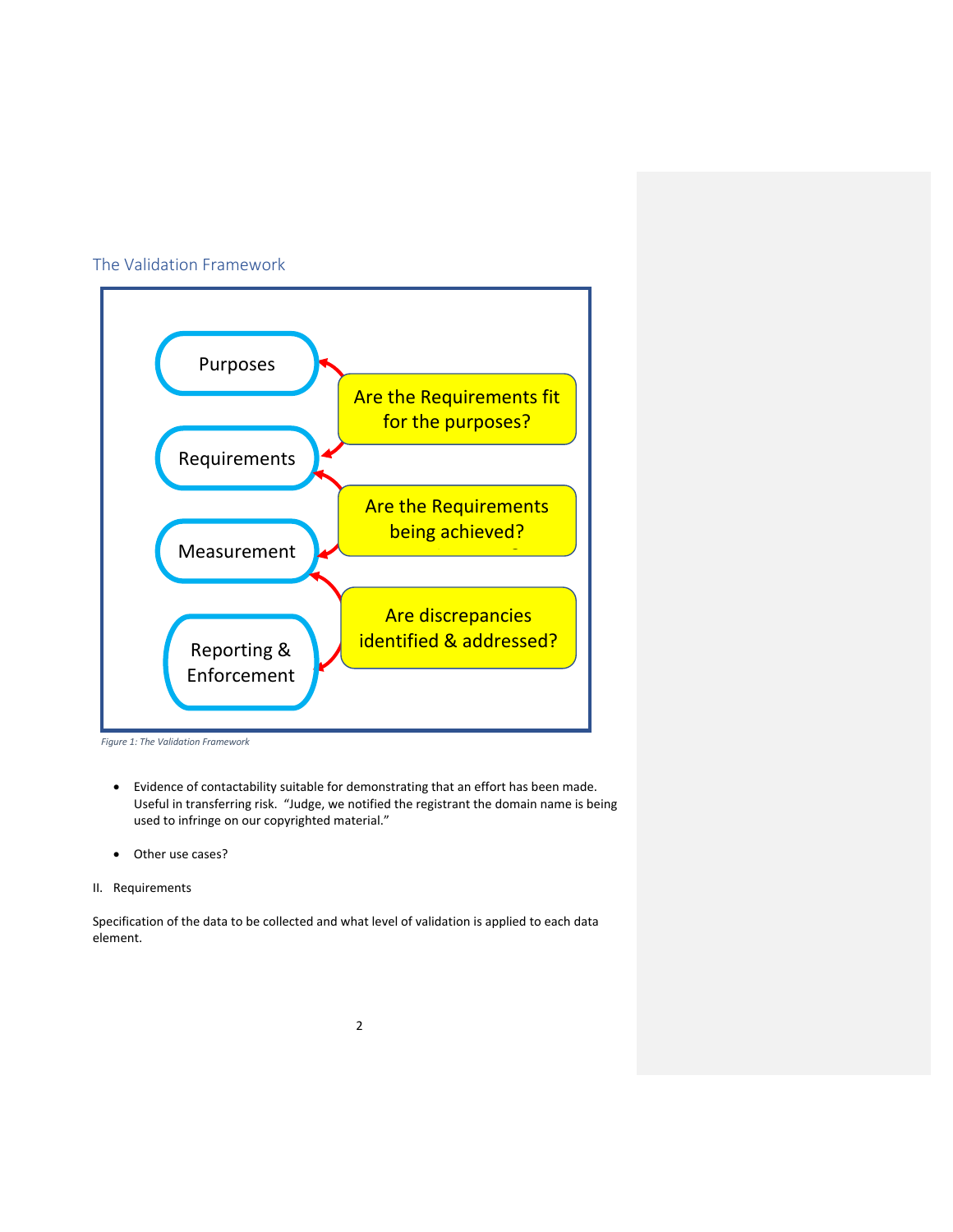The current dialog seems to have settled on a vocabulary of four levels: no validation, syntactic validation, operational validation, identify verification. In broad terms, operational validation implies the data has been subjected to a test to see if it works, and identity verification indicates an additional test has been performed to confirm the data is correctly associated with the party.

The method of validating data at each of these levels depends on the type of data. Most of the dialog has been focused on email addresses and phone numbers. For these types of data, operational validation is understood to mean a message or phone call has been placed and there has been an affirmative response. "Affirmative response" means someone responds and affirms in the response that this is the correct person.

Operational validation of other types of data, e.g., names, organization, address is less well defined.

Identity verification also depends on the type of data. Further, the NIST and EU validation scales distinguish between two levels of identity validation. In broad terms, the lower level in each system (NIST IAL2; EU "Substantial") permit remote verification, and the higher level in each system (NIST IAL3; EU "High") require in person verification of the data elements.

**Criteria**: If the requirements are satisfied, is data fit for purpose? This is an essential question. It is not uncommon in the design and deployment of a system that it may fail to meet the needs of the users but satisfy the contractual requirements.

#### III. Measurement of Accuracy

1. Classification of Conformance

**Comment**: A categorization, apparently in the Whois Accuracy Pilot Study Report, lists three levels of conformance between No Failure and Full Failure: Minimal Failure, Limited Failure, Substantial Failure. It is not clear how the definitions associated with these terms relate to whether the data does or does not serve the intended use(s). What is the impact regarding achievement of the intended purpose(s)?

- 2. Method measurement
- 3. Target Levels of Performance

**Question**: What are the target levels of conformance? **Question**: How does the target relate to achievement of the purpose(s)?

#### IV. Checking, Reporting and Enforcement

**Commented [SC1]:** Are these the preferred terms? "Verification" and "validation" are well defined terms in the software development world but seem to be used a bit differently in the ICANN policies and contracts.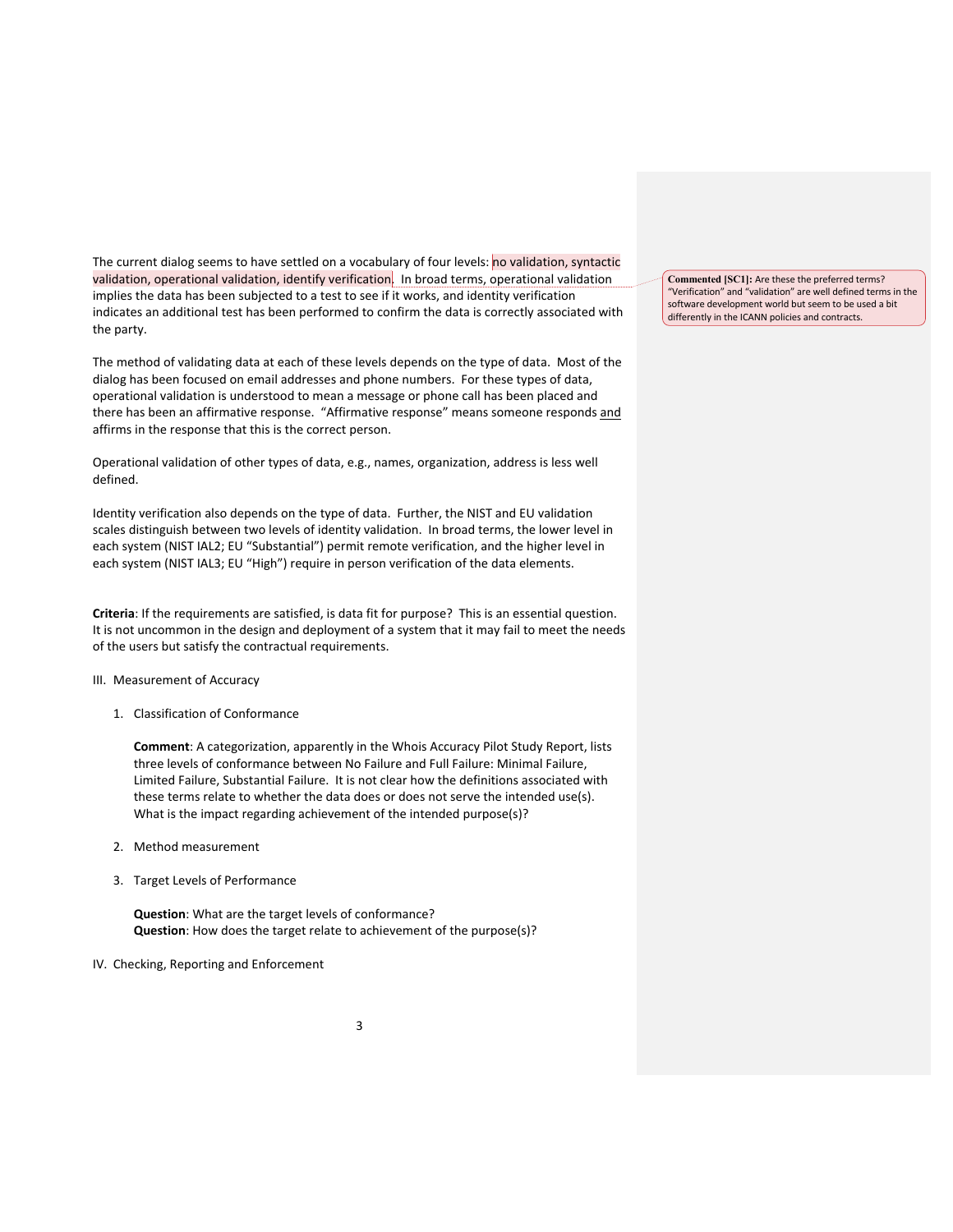Description of the methods for checking, reporting inaccuracies, and enforcing both required practice and correction of errors.

**Question**: How effective are these methods in achieving the specified target levels of conformance?

## Assurance Levels

Within the DNS registration community, as shown in figure 2, it appears there are four distinguishable levels of assurance used in requirements and/or used in discussion of what the requirements should or might be. The lowest level, V0, indicating no validation, is not usually mentioned but is implied if no validation is required.

The details of how to do syntactic validation, operational validation and identity validation depend on the data element being validated. Therefore, these descriptions convey the intent and top level of the validation process. Additional details are required to apply each of these levels to individual data elements.

| V <sub>0</sub> | No validation. Whatever the registrant provides.                                                           |
|----------------|------------------------------------------------------------------------------------------------------------|
| V1             | <b>Syntactic validation.</b> Syntactic validation depends on the particular data element, e.g.             |
|                | $text(\hat{\omega})$ domain name for an email address, a limited string of digits for a phone number, etc. |
| V <sub>2</sub> | <b>Operational validation.</b> An operational test to see if the data is operational. The details          |
|                | vary with the type of data. Of particular interest are phone numbers and email addresses.                  |
|                | In both cases, an operational test consists of using the data and waiting for an affirmative               |
|                | response.                                                                                                  |
| V <sub>3</sub> | <b>Identity validation.</b> This requires verification that the data element is properly associated        |
|                | with the registrant. This often requires legal documentation or third-party attestation.                   |
|                |                                                                                                            |

*Figure 2: Validation Levels*

The highest level, Identity Validation, is rarely used in DNS registration processes. Identity Validation is, of course, used in other registration processes such as banking. Further, many applications distinguish between two levels of Identity Validation. The lower level allows for remote validation. The higher one generally requires in person validation. The NIST and EU assurance levels refer to these as IAL2 or "Substantial" for the lower level and IAL3 or "High" for the higher level. The text from the NIST and EU Assurance Levels in the Appendix.